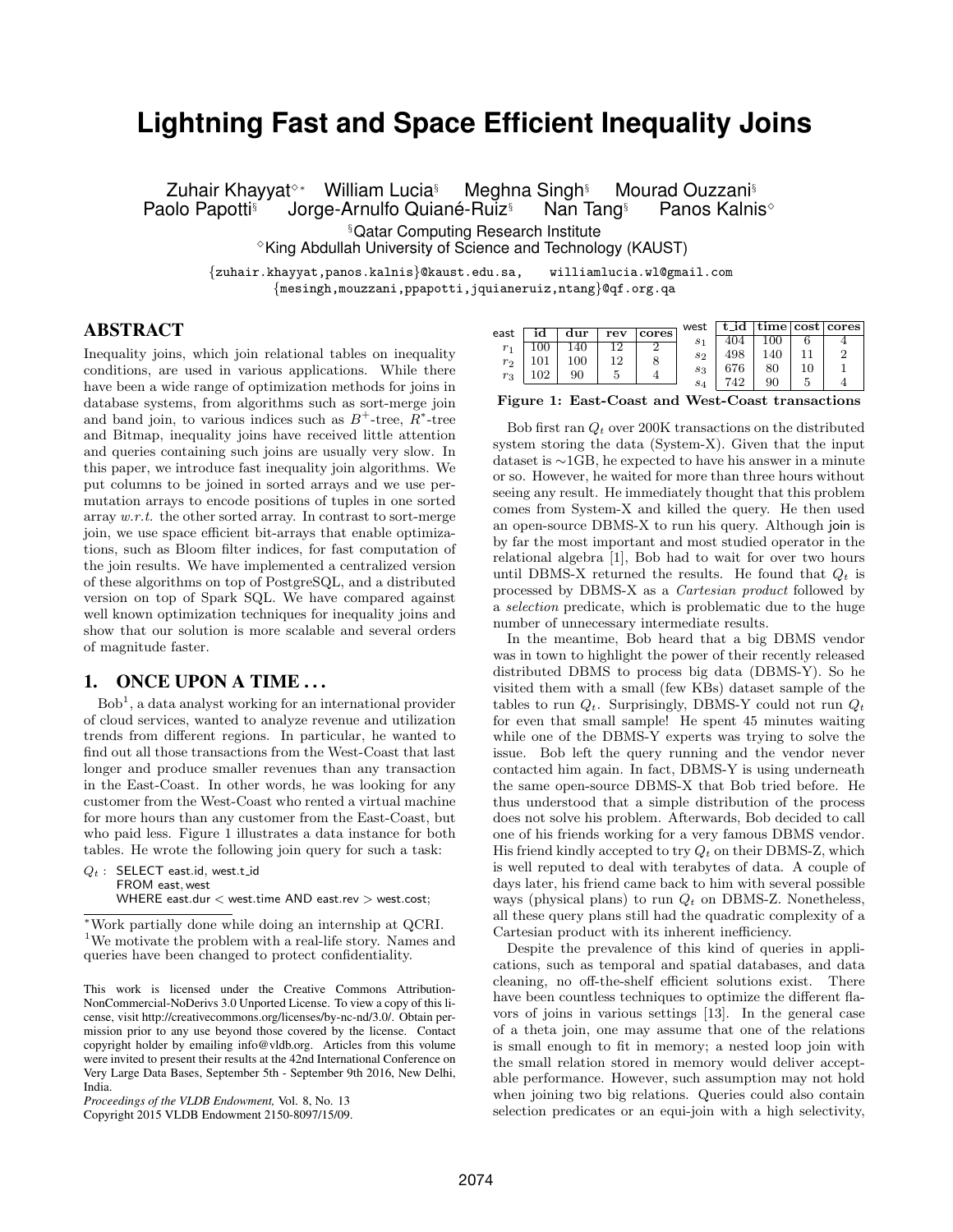which would reduce the size of the relations to be fed to the inequality join. However, this is not necessarily true with low-selectivity predicates, such as gender or region, where the obtained relations are still very large. Furthermore, similar to  $Q_t$ , there is a large spectrum of applications where the above two assumptions do not necessarily hold. Such applications require to join large relations using inequalities only, such as in temporal and spatial databases, and data cleaning applications. For example, in data analysis in a temporal database, one may want to find all employees and managers that overlapped while working in a certain company [12]. In data cleaning, when detecting violations based on denial constraints, one may want to find all pairs of tuples such that one individual (represented in the tuple) pays more taxes but earns less than another individual [7].

Bob then started looking at alternatives. Common ways of optimizing such queries include sort-merge joins [9] and interval-based indexing [6, 11, 16]. Sort merge join reduces the search space by sorting the data based on the joining attributes and merging them. However, it still has a quadratic complexity for queries with inequality join conditions only. Interval-based indexing reduces the search space of such queries even further by using bitmap interval indexing [6]. However, such indices require large memory space [22] and long index building time. Moreover, Bob would have to create multiple indices to cover all those attributes referenced in his query workload. One may build such indices at query time, but their long construction time renders such an approach impractical.

With no hope in the horizon, Bob decided to talk with his friends who happen to do research in data analytics. They happily started working on this interesting problem. After several months of hard work, they came out with IEJoin, a new algorithm that utilizes bit-arrays and positional permutation arrays to achieve fast inequality joins. Given the inherent quadratic complexity of inequality joins, IEJoin follows the RAM locality is King principle coined by Jim Gray. The use of memory-contiguous data structures with small footprint results in orders of magnitude performance improvement over the prior art. The basic idea of our proposal is to create a sorted array for each inequality comparison and compute their intersection, which would output the join results. The prohibitive cost of the intersection operation is alleviated through the use of a permutation array to encode positions of tuples in one sorted array w.r.t. the other sorted array (assuming that there are only two conditions). A bit-array is then used to emit the join results.

Contributions. We claim the following contributions:

(1) We present novel, fast and space efficient inequality join algorithms (Sections 2 and 3).

(2) We discuss two optimization techniques to significantly speed up the computation (Section 4). Specifically, we exploit Bloom filters to reduce the search space, and reorganize data to improve data locality.

(3) We describe how to implement the proposed algorithms in distributed data processing systems, such as Spark SQL [2] to handle very large datasets (Section 5). In particular, we use attribute metadata  $(e.g., \text{ min and max})$ values) to greatly reduce data shuffling.

(4) We implemented our algorithms on both PostgreSQL and Spark SQL (Section 6). We conducted an extensive experimental study by comparing against well known optimization techniques. The results show that our proposed solution is more general, scalable, and orders of magnitude faster than known prior art (Section 7).

We discuss the related work in Section 8 and conclude the paper in Section 9.

#### 2. OVERVIEW

In this section we restrict our discussions to queries with inequality predicates only. Each predicate is of the form:  $A_i$  op  $B_i$ . Here,  $A_i$  (resp.,  $B_i$ ) is an attribute in relation R (resp., S), and op is an inequality operator in  $\{<,>,\leq,\geq\}$ . In the following, we motivate our work and give the intuition of how our algorithms work by using self-join queries.

Example 1: (Single predicate) Consider the west table in Figure 1 and an inequality self-join query  $Q_s$  as follows:

 $Q_s$  : SELECT  $s_1$ .t\_id,  $s_2$ .t\_id FROM west  $s_1$ , west  $s_2$ WHERE  $s_1$  time  $>s_2$  time;

Query  $Q_s$  returns a set of pairs  $\{(s_i, s_j)\}\$ where  $s_i$  takes more time than  $s_j$ ; the result is  $\{(s_2,s_1), (s_2,s_3), (s_2,s_4), (s_1,s_3), (s_1,s_4), (s_4,s_3)\}.$ 

A natural idea to handle an inequality join on one attribute is to leverage a sorted array. For instance, we sort west's tuples on time in ascending order into an array  $L_1$ : $\langle s_3, s_4, s_1, s_2 \rangle$ . We denote by  $L[i]$  the *i*-th element in array L, and  $L[i, j]$  its sub-array from position i to position j. Given a tuple s, any tuple at  $L_1[k]$   $(k \in [1, i-1])$  has a time value that is less than  $L_1[i]$ , the position of s in  $L_1$ . Consider Example 1, tuple  $s_1$  in position  $L_1[3]$  joins with tuples in positions  $L_1[1,2]$ , namely  $s_3$  and  $s_4$ .

Example 2: (Two predicates) Let us now consider a more challenging case of a self-join with two inequality conditions:

 $Q_p$  : SELECT  $s_1$ .t\_id,  $s_2$ .t\_id FROM west  $s_1$ , west  $s_2$ WHERE  $s_1$  time  $>s_2$  time AND  $s_1$  cost  $s_2$  cost;

 $Q_p$  returns pairs  $(s_i, s_j)$  where  $s_i$  takes more time but pays less than  $s_i$ ; the result is  $\{(s_1, s_3), (s_4, s_3)\}.$ 

Similar to attribute time in Example 1, one can additionally sort attribute cost in ascending order into an array  $L_2$ : $\langle s_4, s_1, s_3, s_2 \rangle$ . Thus, given a tuple s, any tuple  $L_2[l]$  $(l \in [j+1, n])$ , where *n* is the size of the input relation, has higher cost than the one in  $s$ , where  $j$  is the position of  $s$  in  $L_2$ . Our observation here is as follows. For any tuple  $s'$ , to form a join result  $(s, s')$  with tuple s, the following two conditions must be satisfied: (i)  $s'$  is on the left of s in  $L_1$ , *i.e.*, s has a larger value for time than  $s'$ , and (ii)  $s'$  is on the right of s in  $L_2$ , *i.e.*, s has a smaller value for cost than s'. Thus, all tuples in the intersection of  $L_1[1, i-1]$  and  $L_2[j+1, n]$ satisfy these two conditions and belong to the join result. For example,  $s_4$ 's position in  $L_1$  (resp.  $L_2$ ) is 2 (resp. 1). Hence,  $L_1[1, 2 - 1] = \langle s_3 \rangle$  and  $L_2[1 + 1, 4] = \langle s_1, s_3, s_2 \rangle$ , and their intersection is  $\{s_3\}$ , producing  $(s_4, s_3)$ . To get the final result, we simply need to repeat the above process for each tuple.

The challenge is how to perform the aforementioned intersection operation in an efficient manner. There already exist several indices, such as  $R$ -tree and  $B^+$ -tree, that can possibly help. R-tree is ideal for supporting two or higher dimensional range queries. However, the main shortcoming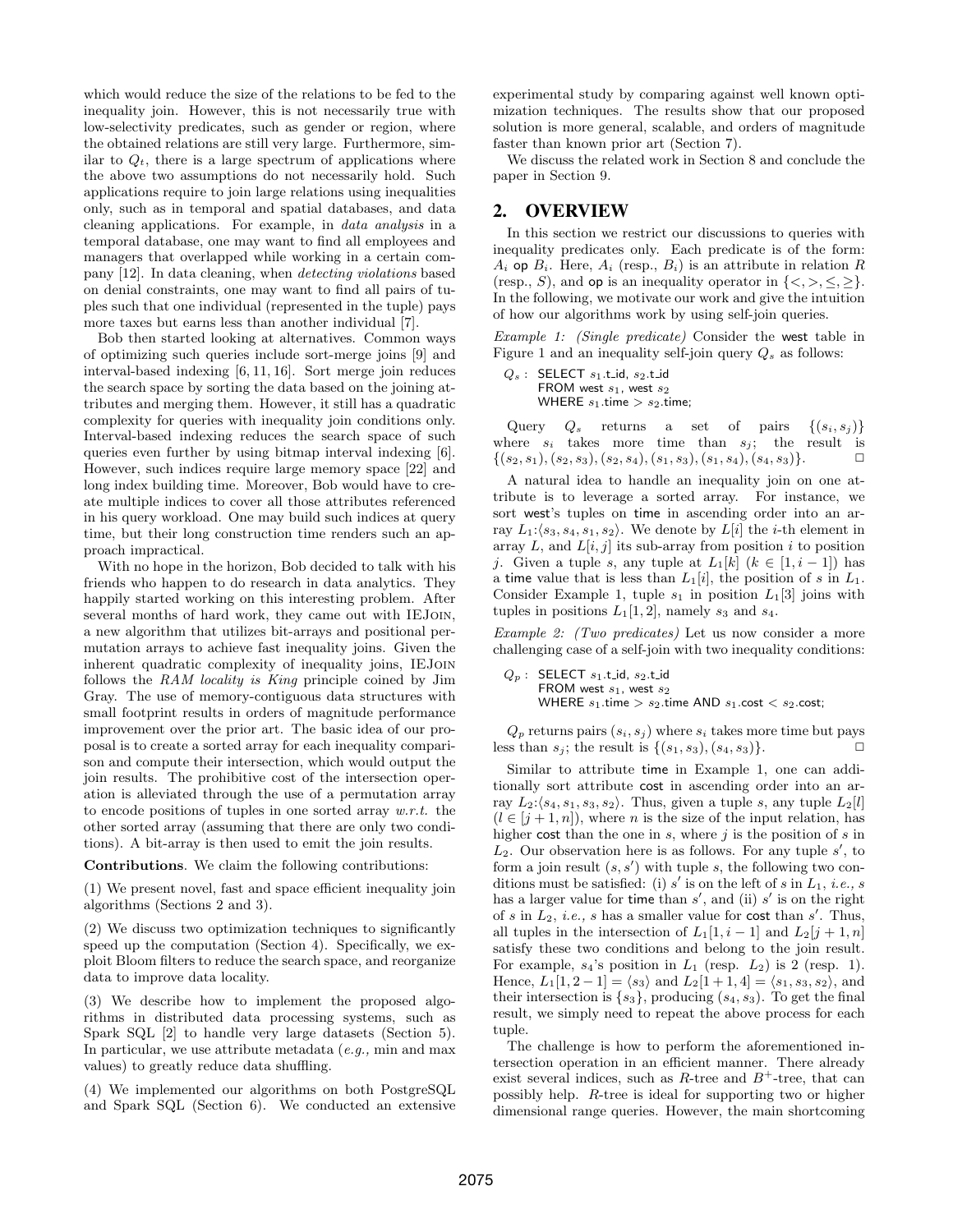

Figure 2: IEJoin process for query  $Q_p$ 

of using R-trees for inequality joins is that it is unclustered; we cannot avoid random I/O access when retrieving join results.  $B^+$ -tree is a clustered index. The bright side is that for each tuple, only sequential disk scan is required to retrieve relevant tuples. However, the dark side is that we need to repeat this  $n$  times, where  $n$  is the number of tuples, which is prohibitively expensive. When confronted with such problems, one common practice is to use spaceefficient and CPU-friendly indices; in this paper, we employ a bit-array.

In a nutshell, our method, namely IEJoin, sorts relation west on time and cost, creates a permutation array for cost  $w.r.t.$  time, and leverages a bit-array to emit join results. We will briefly present the algorithm below, and defer a detailed discussion to Section 3. Figure 2 depicts the process.

(1) Initialization. Sort both time and cost values in ascending order, as depicted by  $L_1$  and  $L_2$ , respectively. While sorting, compute a permutation (reordering) array of elements of  $L_2$  in  $L_1$ , as shown by P. For example, the first element of  $L_2$  (*i.e.*,  $s_4$ ) corresponds to position 2 in  $L_1$ . Hence,  $P[1] = 2$ . Initialize a bit-array B with length n and set all bits to  $0$ , as shown by  $B$  with array indices above the rectangles and corresponding tuples below the rectangles.

(2) Visit tuples in the order of  $L_2$ . Scan the permutation array P and operate on the bit-array as shown below.

(a) Visit P[1]. First visit tuple  $s_4$  (1st element in  $L_2$ ) and check in P what is the position of  $s_4$  in  $L_1$  (*i.e.*, position 2). Then go to  $B[2]$  and scan all bits in higher positions than 2. As all  $B[i] = 0$  for  $i > 2$ , there is no tuple that satisfies the join condition of  $Q_p$  w.r.t.  $s_4$ . Finish this visit by setting  $B[2] = 1$ , which indicates that tuple  $s_4$  has been visited.

(b) Visit P[2]. This corresponds to tuple  $s_1$ . It processes  $s_1$ in a similar manner as  $s_4$ , without outputting any result.

(c) Visit P[3]. This visit corresponds to tuple  $s_3$ . Each non-zero bit on the right of  $s_3$  (highlighted by grey cells) corresponds to a join result, because each marked cell corresponds to a tuple that pays less cost  $(i.e.,$  being visited first) but takes more time (i.e., on the right side of its position). It thus outputs  $(s_4, s_3)$  and  $(s_1, s_3)$ .

(d) Visit P[4]. This visit corresponds to tuple  $s_2$ . The process is similar to the above steps with an empty join result. The final result of  $Q_p$  is the union of all the intermediate results from the above steps, *i.e.*,  $\{(s_4, s_3), (s_1, s_3)\}.$ 

There are few observations that make our solution appealing. First, there are many efficient techniques for sorting large arrays, e.g., GPUTeraSort [14]. In addition, after getting the permutation array, we only need to sequentially scan it once. Hence, we can store the permutation array on disk, instead of memory. Only the bit-array is required to stay in memory, to avoid random disk I/Os. Thus, to execute queries  $Q_s$  and  $Q_p$  on 1 billion tuples, we only need 1 billion bits (i.e., 125 MB) of memory space.

## 3. CENTRALIZED ALGORITHMS

We now detail our novel inequality join algorithms based on sorting, permutation arrays, and bit-arrays. We will first discuss the case with two relations and only with operators in  $\{<,>,\leq,\geq\}$ , and then describe its extension to support multiple join conditions in Section 3.1. The special case of self-joins is presented in Section 3.2.

## 3.1 IEJoin

Algorithm. IEJOIN, is shown in Algorithm 1. It takes a query Q with two inequality join conditions as input and returns a set of result pairs. It first sorts the attribute values to be joined (lines 3-6), computes the permutation array (lines 7-8) and two offset arrays (lines 9-10). Each element of an offset records the relative position from  $L_1$  (resp.  $L_2$ ) in  $L'_1$  (resp.  $L'_2$ ). The algorithm also sets up the bit-array (line 11) as well as the result set (line 12). In addition, it sets an offset variable to distinguish between the inequality operators with or without equality conditions (lines 13-14). It then visits the values in  $L_2$  in the desired order, which is to sequentially scan the permutation array from left to right (lines 15-22). For each tuple visited in  $L_2$ , it first sets all bits for those  $t$  in  $T'$  whose  $Y'$  values are smaller than the Y value of the current tuple in T (lines 16-18), *i.e.*, those tuples in  $T'$  that satisfy the second join condition. It then uses the other offset array to find those tuples in  $T'$  that also satisfy the first join condition (lines 19-22). It finally returns all join results (line 23). Let us illustrate this algorithm with the following example.

Example 3: Figure 3 shows how Algorithm 1 works for  $Q_t$ (from Section 1). It first does the initialization (step (1) in the figure). For example, when visiting the first item in  $L_2$  $(r_3)$  in step (2)(a), it first finds its relative position in  $L'_2$  at step  $(2)(a)(i)$ . Then it visits all tuples in  $L_2^{\prime}$  whose cost values are no larger than  $r_3$ [rev] at step  $(2)(a)(ii)$ . Afterwards, it uses the relative position of  $r_3$ [dur] at  $L'_1$  (step (2)(a)(iii)) to populate all join results (step  $(2)(a)(iv)$ ). The same process sequentially applies to  $r_1$  (step (2)(b)) and  $r_2$  (step  $(2)(c)$ , and the only result is returned at step  $(2)(c)(v)$ .  $\Box$ 

Correctness. It is easy to check that the algorithm will terminate and that each result in join result satisfies the join condition. For completeness, observe the following. For any tuple pair  $(r_i, s_j)$  that should be a result,  $s_j$  will be visited first and its corresponding bit is set to 1 (lines 17-18). Afterwards,  $r_i$  will be visited and the result  $(r_i, s_j)$  will be identified (lines 20-22) by the algorithm.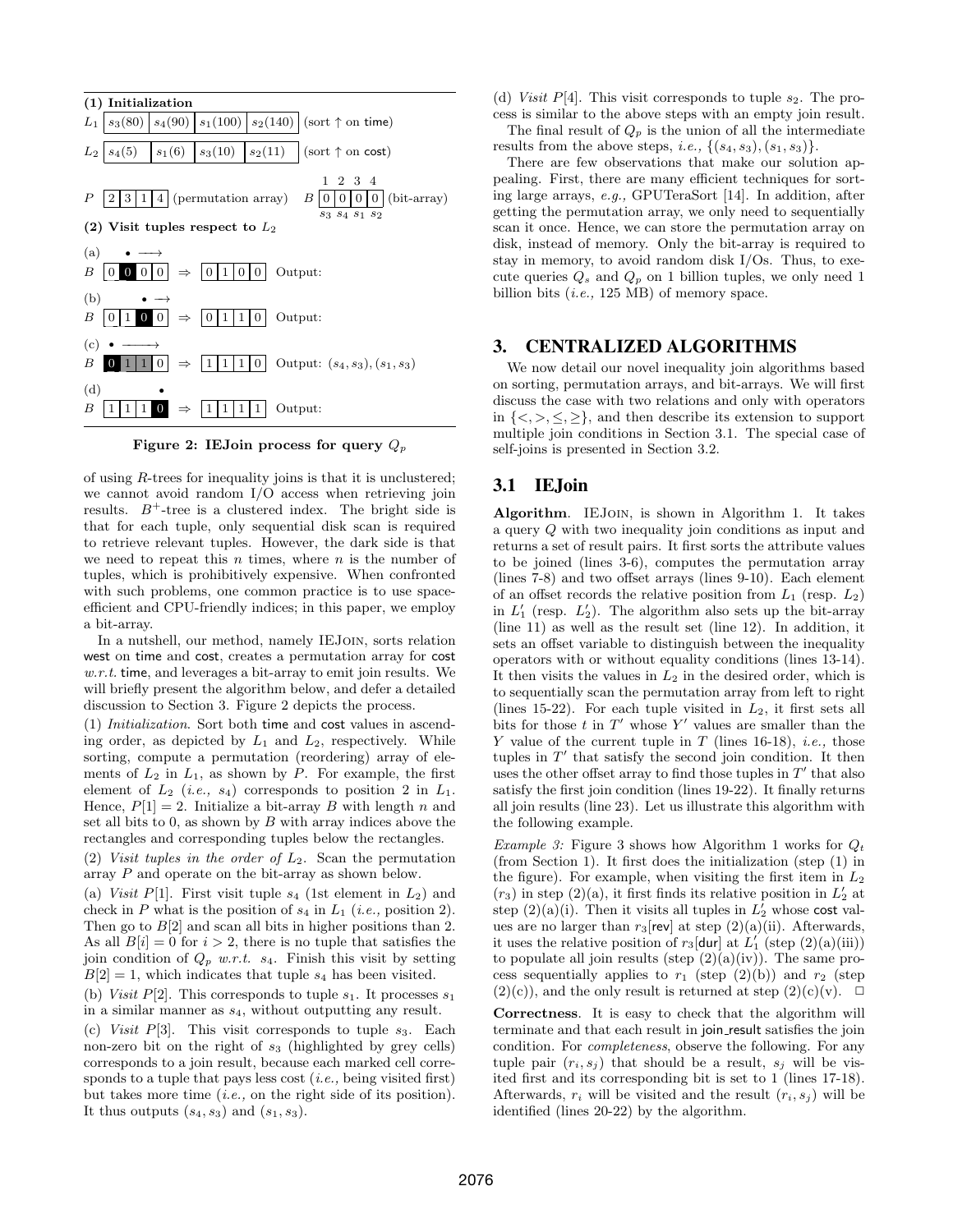Algorithm 1: IEJoin

**input** : query Q with 2 join predicates  $t_1.X$  op<sub>1</sub>  $t_2.X'$  and  $t_1.Y$  op<sub>2</sub>  $t_2.Y'$ , tables  $T,T'$  of sizes m and n resp. **output**: a list of tuple pairs  $(t_i, t_j)$ 1 let  $L_1$  (resp.  $L_2$ ) be the array of X (resp. Y) in T 2 let  $L'_1$  (resp.  $L'_2$ ) be the array of X' (resp. Y') in T' 3 if  $(\textsf{op}_1 \in \{>, \leq\})$  sort  $L_1, L'_1$  in descending order<br>4 else if  $(\textsf{op}_1 \in \{<,\geq\})$  sort  $L_1, L'_1$  in ascending order 5 if  $(op_2 \in \{>, \leq\})$  sort  $L_2, L'_2$  in ascending order **6 else if**  $(\text{op}_2 \in \{<,\geq\})$  sort  $\tilde{L}_2, L_2'$  in descending order 7 compute the permutation array P of  $L_2$  w.r.t.  $L_1$ s compute the permutation array P' of  $L'_2$  w.r.t.  $L'_1$ **9** compute the offset array  $O_1$  of  $L_1 w.r.t. L_1'$ 10 compute the offset array  $O_2$  of  $L_2w.r.t.$  L 10 compute the onset array  $B'$  ( $|B'| = n$ ), and set all bits to 0 <sup>12</sup> initialize join result as an empty list for tuple pairs 13 if  $(op_1 \in \{\leq,\geq\}$  and  $op_2 \in \{\leq,\geq\}$ ) eqOff = 0 14 else eqOff  $=$  1 15 for  $(i\leftarrow 1$  to  $m)$  do 16  $\qquad$  off<sub>2</sub>  $\leftarrow$   $O_2[i]$ 17  $\left| \text{ for } j \leftarrow O_2[i-1] \text{ to } O_2[i] \text{ do}$ 18  $\left| \right| \left| B'(P'[j]) \right| \leftarrow 1$ 19  $\qquad \qquad$  off $_1 \leftarrow O_1[P[i]]$ 20  $\int$  for  $(k \leftarrow \text{off}_1 + \text{eqOff}$  to n) do 21 | if  $B'[j] = 1$  then 22  $\Box$  add tuples w.r.t.  $(L_2[i], L'_2[k])$  to join\_result <sup>23</sup> return join result

Complexity. Sorting arrays and computing their permutation array is in  $O(m \cdot \log m + n \cdot \log n)$  time, where m and  $n$  are the sizes of the two input relations (lines 3-8). Computing the offset arrays will take linear time using sortmerge (lines 9-10). The outer loop will take  $O(m \cdot n)$  time (lines 15-22). Hence, the total time complexity of the algorithm is  $O(m \cdot \log m + n \cdot \log n + m \cdot n)$ . It is straightforward to see that the total space complexity is  $O(m + n)$ .

Multiple join conditions. For more than two join predicates on a single inequality join, we simply pick two inequality predicates and apply IEJoin. We then filter the materialized results and evaluate the remaining predicates. This approach has very low memory footprint and it is a standard solution in relational databases. A query optimizer will have to decide which predicate to process first based on the selectivity of different predicates. In Section 6, we explain how we integrate IEJoin into existing query optimizers.

## 3.2 IESelfJoin

In this section, we present the algorithm for self-join queries with two inequality operators. While IEJoin can be used, IESELFJOIN is more efficient for self-joins since it uses two sorted arrays instead of four.

Algorithm. IESELFJOIN (Algorithm 2) takes a self-join inequality query Q as input, and returns a set of result pairs.

The algorithm first sorts the two lists of attributes to be joined (lines 2-5), computes the permutation array (line 6), and sets up the bit-array (line 7) as well as the result set (line 8). It also sets an offset variable to distinguish inequality operators with or without equality (lines 9-10). It then visits the values in  $L_2$  in the desired order, which is to sequentially scan the permutation array from left to right (lines 11-16). For each tuple visited in  $L_2$ , it needs to find all tuples whose  $X$  values satisfy the join condition. This is performed by first locating its corresponding position in  $L_1$  via

#### Algorithm 2: IESELFJOIN **input** : query Q with 2 join predicates  $t_1.X$  op<sub>1</sub>  $t_2.X$  and  $t_1.Y$  op<sub>2</sub>  $t_2.Y$ , table T of size n output: a list of tuple pairs  $(t_i, t_j)$ 1 let  $L_1$  (resp.  $L_2$ ) be the array of column X (resp. Y) 2 if  $(op_1 \in \{>, \leq\})$  sort  $L_1$  in descending order 3 else if  $(op_1 \in \{<,\geq\})$  sort  $L_1$  in ascending order 4 if  $(op_2 \in \{>, \leq\})$  sort  $L_2$  in ascending order 5 else if  $(op_2 \in \{<,\geq\})$  sort  $L_2$  in descending order 6 compute the permutation array P of  $L_2$  w.r.t.  $L_1$ 7 initialize bit-array  $B(|B|=n)$ , and set all bits to 0 <sup>8</sup> initialize join result as an empty list for tuple pairs  ${\mathfrak s}$  if  $({\mathsf{op}}_1\in\{\leq,\geq\}$  and  ${\mathsf{op}}_2\in\{\leq,\geq\})$  eqOff  $=0$ 10 else eq $Off = 1$ 11 for  $(i \leftarrow 1$  to n) do 12  $\mid \text{pos} \leftarrow P[i]$ 13 for  $(j \leftarrow pos + eqOff$  to n) do 14 | if  $B[j] = 1$  then 15 | | add tuples  $w.r.t.$   $(L_1[j], L_1[i])$  to join\_result 16  $B[pos] \leftarrow 1$ 17 return join\_result

looking up the permutation array (line 12). Since the bitarray and  $L_1$  have a one-to-one positional correspondence, the tuples on the right of pos will satisfy the join condition on  $X$  (lines 13-15), and these tuples will also satisfy the join condition on  $Y$  if they have been visited before (line 14). Such tuples will be joined with currently visited tuple as results (line 15). Afterwards, the visited tuple will also be marked (line 16). It finally returns all join results (line 17).

Note that the different sorting orders, i.e., ascending or descending for attribute  $X$  and  $Y$  in lines 2-5, are chosen to satisfy various inequality operators. One may observe that if the database contains duplicated values, when sorting one attribute  $X$ , its corresponding value in attribute  $Y$  should be considered, and vice versa, in order to preserve both orders for correct join result. Hence, in IESELFJOIN, when sorting  $X$ , we use an algorithm that also takes  $Y$  as the secondary key. Specifically, when some X values are equal, their sorting orders are decided by their  $Y$  values (lines 2-3), similarly for the other way around (lines 4-5). Please refer to the example in Section 2 for query  $Q_p$  using IESELFJOIN.

Correctness. It is easy to check that the algorithm will terminate and that each result in join result satisfies the join condition. For completeness, observe the following. For any tuple pair  $(t_1, t_2)$  that should be in the result,  $t_2$  is visited first and its corresponding bit is set to 1 (line 16). Afterwards,  $t_1$  is visited and the result  $(t_1, t_2)$  is identified (lines 14-15) by IESELFJOIN.

Complexity. Sorting two arrays and computing their permutation array is in  $O(n \cdot \log n)$  time (lines 2-8). Scanning the permutation array and scanning the bit-array for each visited tuple run in  $O(n^2)$  time (lines 11-16). Hence, in total, the time complexity of IESELFJOIN is  $O(n^2)$ . It is easy to see that the space complexity of IESELFJOIN is  $O(n)$ .

# 4. OPTIMIZATION

We discuss two optimization techniques for our inequality join algorithms. The first one is to use indices to improve the lookup performance for the bit-array (Section 4.1). The second one is to union arrays, so as to improve data locality and reduce the data to be loaded into the cache (Section 4.2).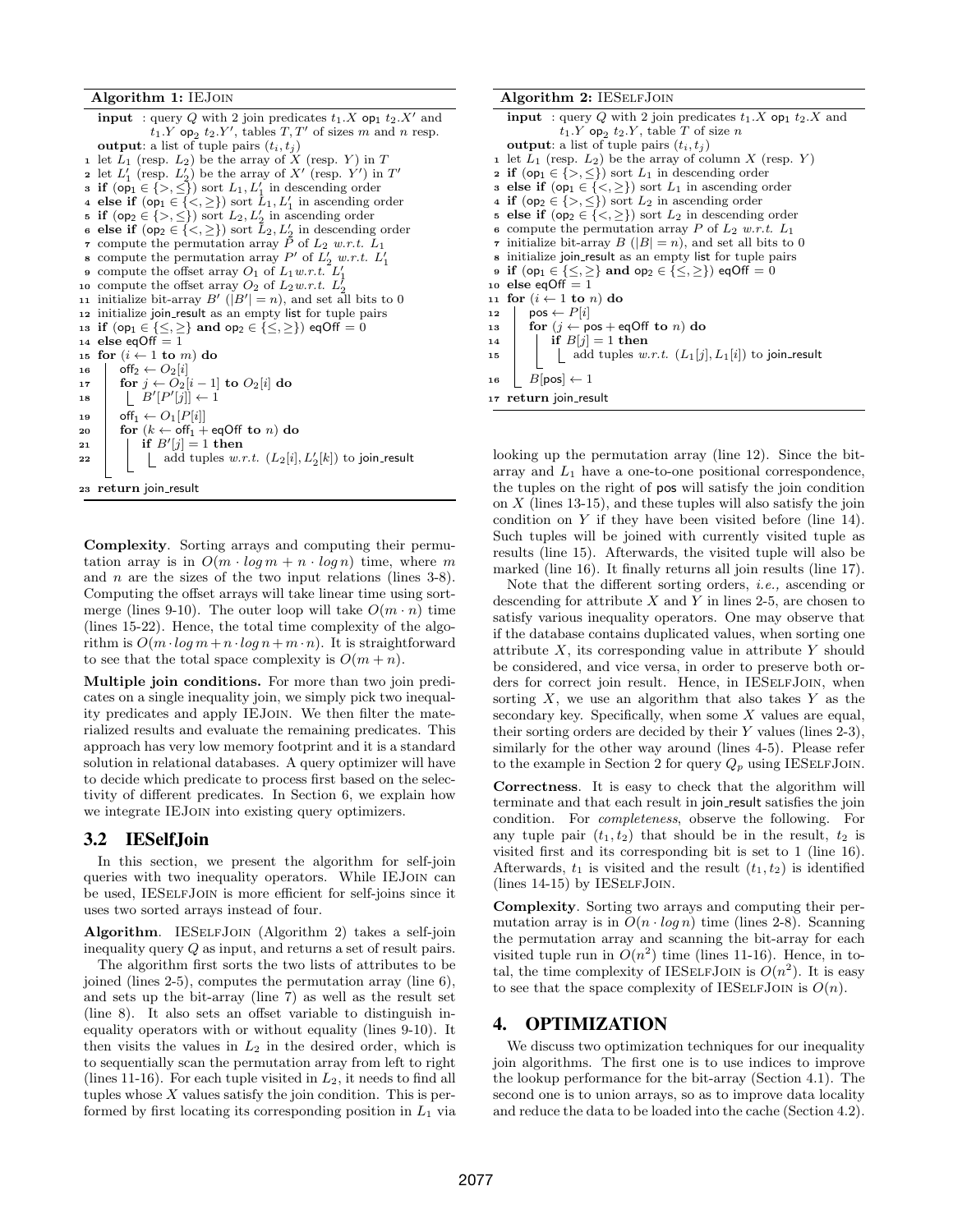| east                                                                                                         |                                                                                            | west                                                                |                                                             |  |
|--------------------------------------------------------------------------------------------------------------|--------------------------------------------------------------------------------------------|---------------------------------------------------------------------|-------------------------------------------------------------|--|
| (1) Initialization                                                                                           |                                                                                            |                                                                     |                                                             |  |
| $r_3(90)   r_2(100)   r_1(140)$<br>$L_1$                                                                     | (sort $\uparrow$ on dur)                                                                   | $s_1(100)$<br>$s_3(80)$<br>$s_4(90)$<br>$L'_1$                      | $ s_2(140) $ (sort $\uparrow$ on time)                      |  |
| $r_3(5)$<br>$r_1(12)$<br>$r_2(12)$<br>$L_2$                                                                  | $(sort \uparrow on rev)$                                                                   | $L_2'$<br>$s_4(5)$<br>$s_1(6)$<br>$s_3(10)$                         | $s_2(11)$<br>$(sort \uparrow on cost)$                      |  |
| Р<br> 3 2<br>1                                                                                               | (permutation array)                                                                        | $P^{\prime}$<br>$\boldsymbol{2}$<br>3 1<br>$\overline{14}$          | (permutation array)                                         |  |
| $O_1$  2 3 4                                                                                                 | (offset of $L_1$ w.r.t. $L'_1$ )                                                           | 1 2 3 4<br>B'<br>$\overline{0}$<br>000                              | $(bit-array)$                                               |  |
| $O_2$  1 3 5                                                                                                 | (offset of $L_2$ w.r.t. $L'_2$ )                                                           | $\mathfrak{s}_3$ $\mathfrak{s}_4$ $\mathfrak{s}_1$ $\mathfrak{s}_2$ |                                                             |  |
| (2) Visit tuples with regards to $L_2$<br>(a) visit $L_2[1]$ for $r_3$ : (i) $O_2[1] = 1$ ; (ii) $P'[1] = 2$ | B'<br>$1010$                                                                               | (iii) $O_1[P[1]] = 2;$                                              | (iv)<br>$(v)$ Output:<br>$B':$ 0<br>100                     |  |
|                                                                                                              | (b) visit $L_2[2]$ for $r_1$ : (i) $O_2[2] = 3$ ; (ii) $P'[2] = 3, P'[3] = 1$<br>B'<br>I O | (iii) $O_1[P[2]] = 4;$<br>(iv)                                      | $(v)$ Output:<br>B'<br>$\cdot$ :                            |  |
| (c) visit $L_2[3]$ for $r_2$ : (i) $O_2[3] = 5$ ; (ii) $P'[4] = 4$                                           | $B^{\prime}$                                                                               | (iii) $O_1[P[3]] = 3;$<br>(iv)                                      | (v) Output: $(r_2, s_2)$<br>$\bullet \rightarrow$<br>$B'$ : |  |

Figure 3: IEJoin process for query  $Q_t$ 



Figure 4: Example of using a Bloom filter

## 4.1 Bloom Filter to Improve Bit-array Scan

An analysis on both IEJOIN and IESELFJOIN shows that, for each value being visited (i.e., lines 20-22 in Algorithm 1 and lines 13-15 in Algorithm 2), we need to scan all the bits on the right of the current position. When the query selectivity is high, this is unavoidable for producing the correct results. However, when the query selectivity is low, iteratively scanning a long sequence of 0's will be a performance bottleneck. We thus adopt a Bloom filter to guide which part of the bit-array should be visited.

Given a bit-array  $B$  with size  $n$  and a predefined chunk size c, our *Bloom filter* is a bit-array with size  $\lceil n/c \rceil$  where each bit corresponds to a chunk in  $B$ , with 1 indicating that the chunk contains at least a 1 and 0 otherwise.

*Example 4:* Consider the bit-array  $B$  in Figure 4. Assume that the chunk size  $c = 4$ . The bit-array B will be partitioned into four chunks  $C_1-C_4$ . Its Bloom filter is shown above  $B$  in the figure and consists of 4 bits. We consider two cases. Case (i): visit  $B[6]$ , in which case we need to find all the 1's in  $B[i]$  for  $i > 6$ . The Bloom filter tells that only chunk 2 needs to be checked, and it is safe to ignore chunks 3 and 4. Case (ii): visit  $B[9]$ , the Bloom filter can tell that there is no need to scan B, since there cannot be any  $B[i]$ where  $B[i] = 1$  and  $j > 9$ .

## 4.2 Union Arrays on Join Attributes

In testing Algorithm 1, we found that there are many cache loads and stores. A deeper analysis of the algorithm shows that the extra cache loads and stores may be caused

by cache misses when sequentially visiting different arrays. Take Figure 3 for example. In Step  $(2)(a)$ , we visited arrays  $L_2, O_2, P', P$  and  $O_1$  in sequence, with each causing at least one cache miss. Step  $(2)(b)$  and Step  $(2)(c)$  show a similar behavior. An intuitive solution is to merge the arrays on join attributes and sort them together. Again, consider Figure 3. We can merge  $L_1$  and  $L'_1$  into one array and sort them. Similarly, we can merge  $L_2$  and  $L'_2$ , and P and P'. Also,  $O_1$  and  $O_2$  are not needed in this case, and  $B'$  needs to be extended to be aligned with the merged arrays. This solution is quite similar to IESELFJOIN discussed in Section 3.2. However, we need to prune join results for tuples that come from the same table. This can be easily done using a Boolean flag for each position, where 0 (resp., 1) denotes that the corresponding value is from the first (resp. the second) table. Our experiments (Section 7.2) show that the simple union operation can significantly reduce the number of cache misses, and thus improve the total execution time.

# 5. DISTRIBUTED INEQUALITY JOINS

We present a distributed version of the IEJOIN along the same lines of state-of-the-art general purpose distributed data processing systems, such as Hadoop's MapReduce [8] and Spark [23]. Our goal is twofold: (i) scale our algorithm to very large input relations that do not fit into the main memory of a single machine and (ii) improve efficiency even further. We assume that work scheduling and data block assignment are handled by any general purpose resource manager, such as YARN (http://hadoop.apache.org/ docs/current/hadoop-yarn/hadoop-yarn-site/YARN.html) and Mesos (http://mesos.apache.org).

The simplest approach for running IEJoin in a distributed setting is to: (i) construct  $k$  data blocks of each input relation; (ii) apply Cartesian product (or self-Cartesian product for a single relation input) on the data blocks; and (iii) run IEJoin (either on a single table or two tables input) on the  $k^2$  data block pairs. However, this would generate large amount of network traffic and some data block pairs may not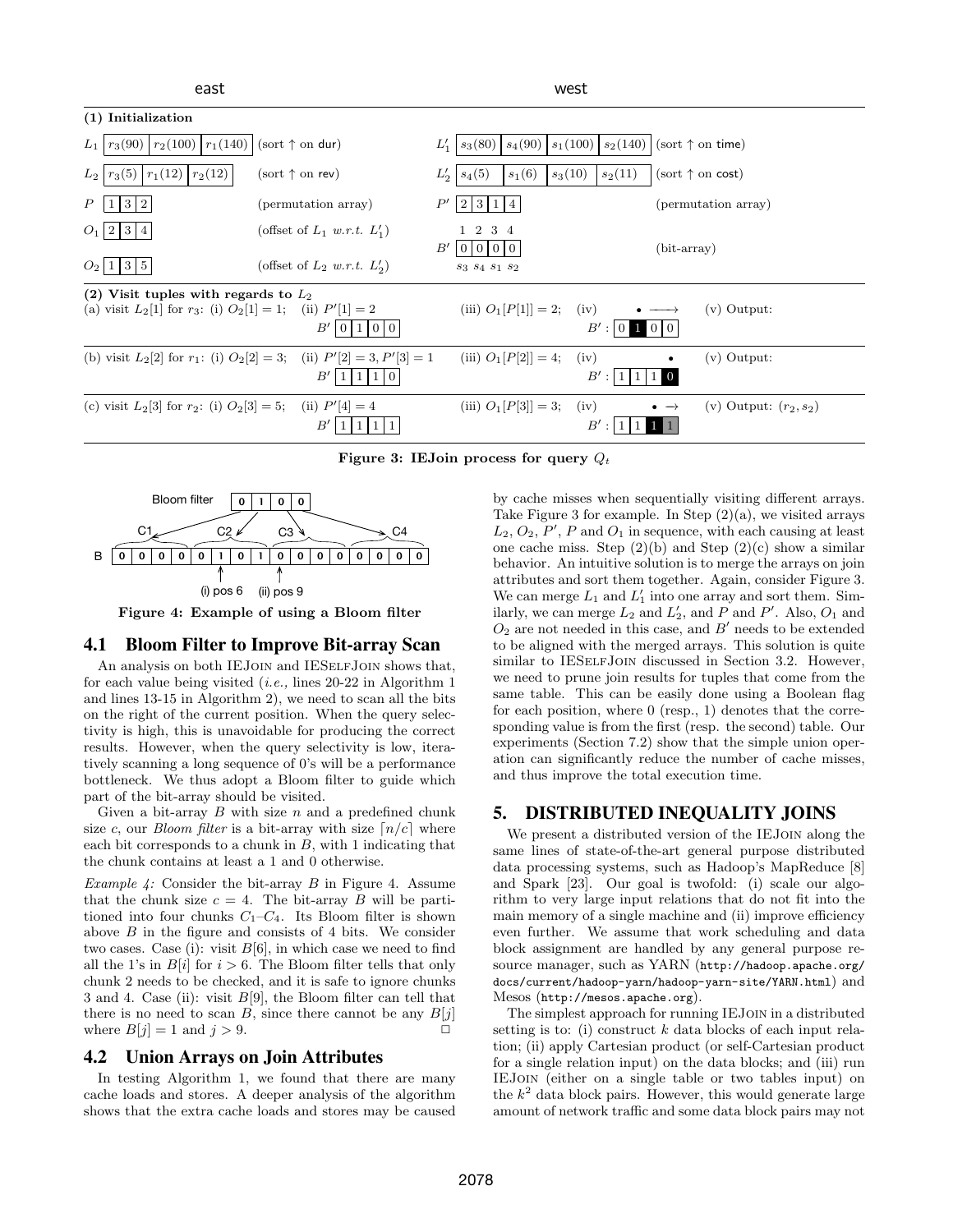Algorithm 3: Distributed IEJoin input : Query q, Table  $t_{in1}$ , Table  $t_{in2}$ output: Table  $t_{out}$ //Pre-processing 2 Dist $T_1 \leftarrow$  read  $t_{in1}$  in distributed blocks 3 Dist $T2 \leftarrow$  read  $t_{in2}$  in distributed blocks 4 foreach row  $r \in DistT1$  and  $DistT2$  do 5  $r \leftarrow$  global unique ID 6 Dist $T1 \leftarrow$  sort and equally partition Dist $T1$  rows 7 DistT2  $\leftarrow$  sort and equally partition DistT2 rows 8 **forall the** block  $b_i \in DistT1$  **do**<br>9 |  $D1_i \leftarrow pivot$  and reference  $D1_i \leftarrow pivot$  and reference values in  $b_i$ 10  $MT1_i \leftarrow$  min and max values in *pivot* and 11  $\qquad$  reference lists of  $D1_i$ 12 forall the block  $b_j \in DistT2$  do 13  $D_2$  ← pivot and reference values in  $b_j$ 14  $MT2_i \leftarrow$  min and max values in *pivot* and 15  $reference$  lists of  $D2_j$ 16 Virt  $\leftarrow$  all block combinations of MT1 and MT2 17 forall the  $(MT1_i, MT2_j)$  pairs  $\in Virt_{ij}$  do 18 | if  $MT1_i \bigcap MT2_j$  then 19 |  $MData_{ij} \leftarrow \text{blocks from } D1_i \text{ and } D2_j$ <sup>20</sup> //IEJoin function 21 forall the block pairs  $(D1_i, D2_j) \in MData_{ij}$  do 22  $\Box$   $RowIDResult_{ij} \leftarrow \text{IEJoin}(q, D1_i, D2_j)$ <sup>23</sup> //Post-processing 24 forall the rowID pairs  $(i, j) \in RowIDResult_{ij}$  do 25  $\vert row_i \leftarrow row \text{ id } i \text{ in } DistT1$ 26  $\vert row_j \leftarrow row \text{ id } j \text{ in DistT2}$ 27  $t_{out} \leftarrow \text{merge}(row_i, row_j)$ 

necessarily generate results. A naive work-around would be to reduce the number of blocks for each relation to maximize the usability of each data block. However, very large data blocks introduce work imbalance and require larger memory space for each worker.

We solve the above distribution challenges by introducing efficient pre-processing and post-processing phases. These two phases allow us to reduce communication overhead and memory footprint for each node, without modifying the data block size. The pre-processing phase generates spaceefficient data blocks for the input relation(s); predicts which pair of data blocks may report query results; and copies and transfers through the network only useful pairs of data blocks. IEJoin, in the distributed version, returns the join results as a pair of rowIDs instead of returning the actual rows. It is the responsibility of the post-processing phase to materialize the final results by resolving the rowIDs into actual relation rows. We use the internal rowIDs of Spark SQL to uniquely identify different rows since the input relations may not have a unique row identifier. We summarize in Algorithm 3 the implementation of the distributed algorithm when processing two input tables. We omit the discussion about single relation input since it is straightforward to follow. The distributed join process is composed of three main phases (the pre-processing, IEJoin, and postprocessing phases), which are described below.

Distributed pre-processing. After assigning unique rowIDs to each input row (lines 2-5), the pre-processing step globally sorts each relation and partitions each sorted relation to k equally-sized partitions, where the number of partitions depends on the relation size and default block size

(lines  $6-7$ ). For example, if the default block size is b and the relation input size is M, the number of partitions is  $\lceil \frac{M}{b} \rceil$ . Note that the global sorting maximizes data locality within the partitions, which in turn increases the overall runtime efficiency. This is because global sorting partially answers one of the inequality join conditions, where it physically moves tuples closer toward their candidate pairs. In other words, global sorting increases the efficiency of block pairs that generate results, while block pairs that do not produce results can be filtered out before actually processing them. After that, for each sorted partition, we generate a single data block that stores only the attribute values referenced in the join conditions in a list. These data blocks D1 and D2 do not store the actual relation rows in order to reduce the network overhead and reduce its memory footprint. This follows the semi-join principle. We also extract metadata that contain the block ID, and the min/max values of each referenced attribute value from each data block (lines 8-15). Then, we create  $k_{MT1} \times k_{MT2}$  virtual block combinations and filter out block combinations that do not generate results (lines 16-19). Notice that blocks with non-intersecting min-max values do not produce results.

Distributed IEJoin. After pre-processing, we obtain a list of overlapping block pairs. We simply run IEJoin (either for a single or two relations) for each of these pair blocks in parallel. Specifically, we merge-sort the attribute values in D1 and D2 and run IEJoin over the merged block. The permutation and bit arrays generation are similar to the centralized version. However, the distributed IEJoin does not have access to the actual relation rows. Therefore, each parallel IEJoin instance outputs a pair of rowIDs that represents the joined rows (lines 21-22).

Distributed post-processing. In the final step, we materialize the result pairs by matching each rowID-pair, from the output of the distributed IEJoin, with the rowIDs of DistT1 and DistT2 (lines 24-27). We run this postprocessing phase in parallel, as a distributed hash join based on the rowIDs, to speed up the materialization of the final join results.

# 6. IMPLEMENTATION DETAILS

We now describe the integration of our algorithms into PostgreSQL (Section 6.1) and Spark SQL (Section 6.2).

## 6.1 PostgreSQL

PostgreSQL processes a query in three stages: parsing, planning, and execution. Parsing extracts relations and predicates and creates query parse trees. Planning creates query plans and invokes the query optimizer to select a plan with the smallest estimated cost. Execution runs the selected plan and emits the output.

Parsing and Planning. PostgreSQL uses merge and hash join operators for equijoins and naive nested loop for inequality joins. PostgreSQL looks for the most suitable join operator for each join predicate. We extend this check to verify if it is IEJoin-able by checking if a predicate contains a scalar inequality operator. If so, we save the operator's oid in the data structure associated with the predicate. For each operator and ordered pair of relations, the list of predicates that the operator can handle is created. For example, two equality predicates over the same pair of relations are associated to one hash join operator.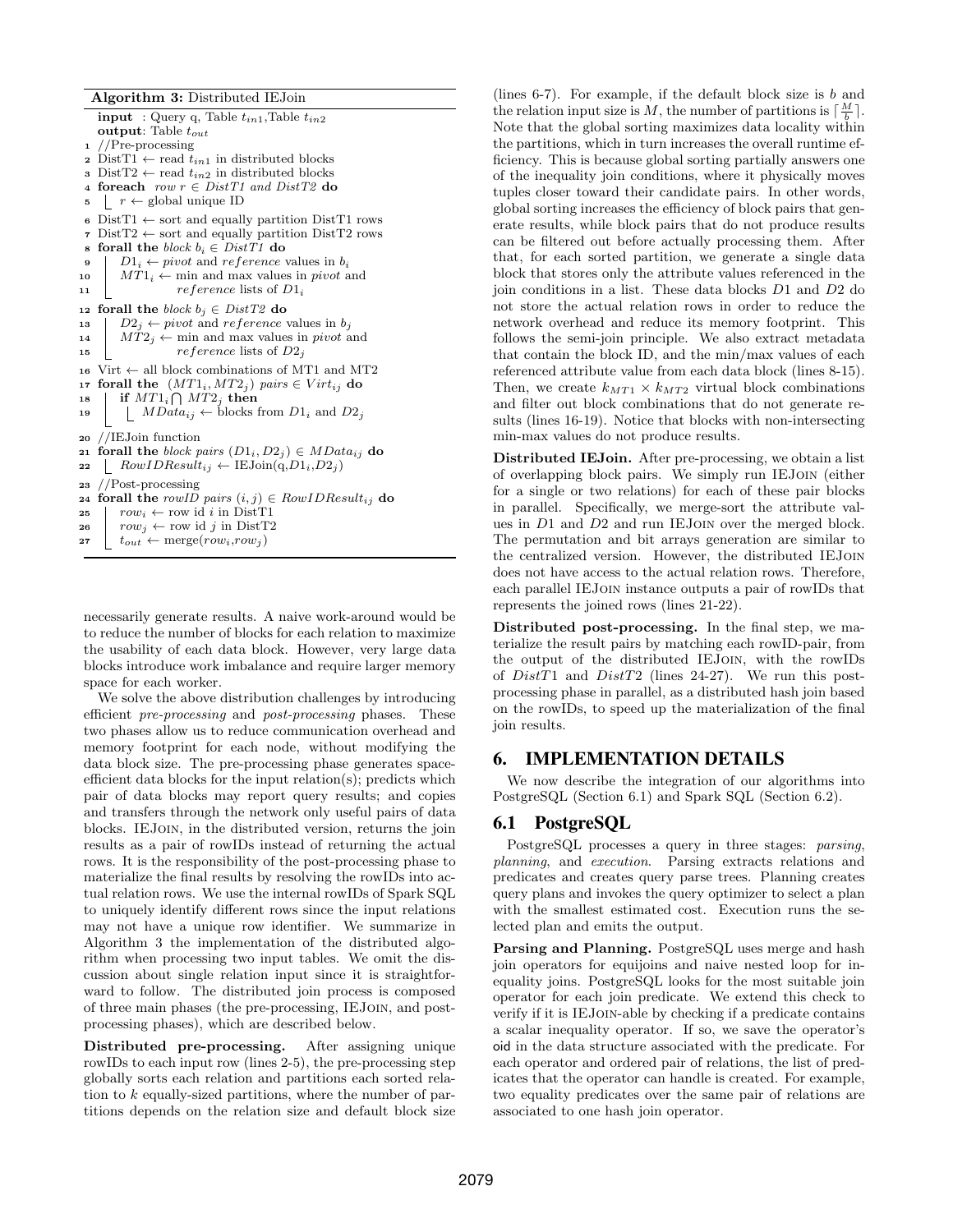| Sort1          | idx | time   cost   pos |        | Sort <sub>2</sub> | idx | $\vert$ time $\vert \cos \vert$ pos |    |  |
|----------------|-----|-------------------|--------|-------------------|-----|-------------------------------------|----|--|
| $s_1$          | ω   | 80                |        | s <sub>1</sub>    |     | 90                                  |    |  |
| s <sub>2</sub> |     | 90                |        | s <sub>2</sub>    |     | 10C                                 |    |  |
| $s_3$          |     | 100               | 2<br>Ω | $s_3$             |     | 80                                  | 10 |  |
| $s_4$          |     | 40                |        | $s_4$             |     |                                     |    |  |

Figure 5: Permutation array creation for self-join  $Q_p$ 

Next, the Planner estimates the execution cost for possible join plans. Every node in the plan has a base cost, which is the cost of executing the previous nodes, plus the cost for the actual node. Using existing PostgreSQL methods, we added a cost function for our operator; it is evaluated as the sum of the cost for sorting inner and outer relations, CPU cost for evaluating all output tuples (approximated based on the IEJoin-predicates), and the cost of evaluating additional predicates for each tuple  $(i.e.,$  the ones that are not involved in the actual join). Next, PostgreSQL selects the plan with the lowest cost.

Execution. At the executor, incoming tuples from outer and inner relations are stored into *TupleTableSlot* arrays. These copies of the tuples are required as PostgreSQL may not have the content of the tuple at the same pointer location when the tuple is sent for the final projection. This step is a platform-specific overhead that is required to produce an output. The outer relation (of size  $N$ ) is parsed first, followed by the inner relation (of size  $M$ ). If the inner join data is identical to the corresponding outer join data (selfjoin), we drop the inner join data and the data structure has size N instead of 2N.

We illustrate in Figure 5 the data structure and the permutation array computation with an example for the selfjoin  $Q_p$ . The data structure is initialized with an index (idx) and a copy of the attributes of interest (time and cost for  $Q_p$ ). Next, the data is sorted for the first predicate (time) using the system function *qsort* with special comparators (as defined in Algorithm 1) to handle cases where two values for a predicate are equal. The result of the first sort is reported at the left-hand side of Figure 5. The last column (pos) is now filled with the ordering of the tuples according to this sorting. As a result, we create a new array to store the index values for the first predicate. We use this array to select the tuple IDs at the time of projecting tuples. The tuples are then ordered again according to the second predicate (cost), as reported in the right-hand side of Figure 5. After the second sorting, the new values in pos are the values for the permutation array, denoted by perm.

Finally, we create and traverse a bit-array  $B$  of size  $(N + M)$  (N in case of self-join) along with a *Bloom filter* bit-array, as discussed in Section 4.1. If the traversal finds a set bit, the corresponding tuples are sent for projection. Additional predicates (if any) are evaluated at this stage, and, if the conditions are satisfied, tuples are projected.

# 6.2 Spark SQL

Spark SQL [2] allows users to query structured data on top of Spark [23]. It stores the input data as a set of in-memory Resilient Distributed Datasets (RDD). Each RDD is partitioned into smaller cacheable blocks, where each block fits in the memory of a single machine. Spark SQL takes as input the datasets location(s) in HDFS and an SQL query, and outputs an RDD that contains the query result. The default join operation in Spark SQL is inner join. When passing a join query to Spark SQL, the optimizer searches for equality

| Dataset          | Number of rows | Size           |
|------------------|----------------|----------------|
| <b>Employees</b> | $10K - 500M$   | $300KB - 17GB$ |
| Employees2       | $1B - 6B$      | $34GB - 215GB$ |
| Events           | $10K - 500M$   | $322KB - 14GB$ |
| Events2          | $1B - 6B$      | $32GB - 202GB$ |
| <b>MDC</b>       | 24M            | 2.4GB          |
| Cloud            | 470M           | 28.8GB         |

Table 1: Size of the datasets

join predicates that can be used to evaluate the inner join operator as a hash-based physical join operator. If there are no equality join predicates, the optimizer translates the inner join physically to a Cartesian product followed by a selection predicate.

We implemented the distributed version of IEJoin as a new Spark SQL physical join operator. To make the optimizer aware of the new operator, we added a new rule to recognize inequality conditions. The rule uses the first two inequality conditions for the IEJoin operator. In case of additional inequality join conditions, it evaluates them as a post selection operation on the output of the first two join conditions. The distributed operator utilizes Spark RDD operators to process the algorithm in distributed fashion. As a result, the distributed IEJoin operator depends on Spark's memory management to store the user's input relation. If the result does not fit in the memory of a single machine, we temporarily store the result into HDFS. After all IEJoin instances finish writing into HDFS, the distributed operator passes the HDFS file pointer to Spark, which constructs a new RDD of the result and passes it to Spark SQL.

# 7. EXPERIMENTAL STUDY

In this section, we evaluate IEJoin with several datasets on a set of inequality queries (Section 7.1). We study the effect of sorting and caching (Section 7.2). We then compare IEJoin with existing systems on both a centralized (Section 7.3) and a distributed environment (Section 7.4).

# 7.1 Datasets, Queries, and Algorithms

Datasets. We used both synthetic and real-world data (summarized in Table 1) to evaluate our algorithms.

(1) Employees. A dataset that contains employees' salary and tax information [3] with eight attributes: state, married, dependents, salary, tax, and three others for notes. The relation has been populated with real-life data: tax rates, income brackets, and exemptions for each state in the USA have been manually collected to generate synthetic tax records. We used the following self-join query to identify anomalies [7]:

 $Q_1$  : SELECT r.id, s.id FROM Employees r, Employees s WHERE r.salary < s.salary AND r.tax > s.tax;

The above query returns a set of employee pairs, where one employee earns higher salary than the other but pays less tax. To make sure that we generate output for  $Q_1$ , we selected 10% random rows and increased their tax values. Employees2 is a group of larger input datasets with up to 6 Billion records, but with only 0.001% random changes to tax values. The higher selectivity is used to test the distributed algorithm on large input files.

(2) Events. A synthetic dataset that contains start and end time information for a set of independent events. Each event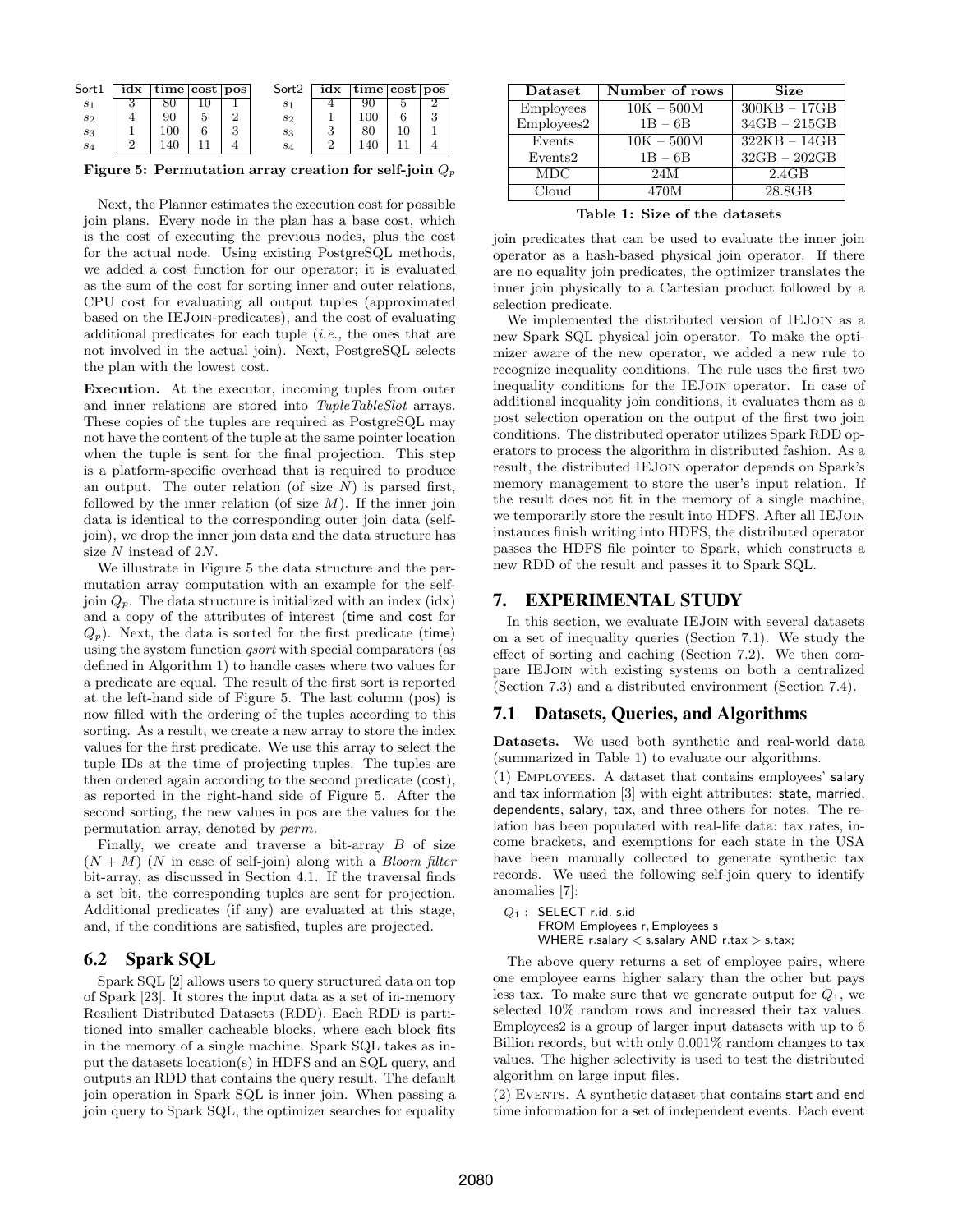contains the name of the event, event ID, number of attending people, and the sponsor ID. We used this dataset with a self-join query that collects pairs of overlapping events:

```
Q_2 : SELECT r.id, s.id
     FROM Events r, Events s
    WHERE r.start ≤ s.end AND r.end ≥ s.start
    AND r.id \neq s.id;
```
Again, to make sure we generate output for  $Q_2$ , we selected 10% random events and extended their end values. We also generate Events2 as larger datasets with up to 6 Billion records, but with 0.001% extended random events. (3) Mobile Data Challenge (MDC). This is a 50GB real dataset [18] that contains behavioral data of nearly 200 individuals collected by Nokia Research (https://www.idiap. ch/dataset/mdc). The dataset contains physical locations, social interactions, and phone logs of the participating individuals. We used two relations, Shops and Persons, from the dataset with the following join query that, for all shops, looks for all persons that are close to a shop up to a distance

```
c along the x-axis (xloc) and the y-axis (yloc):
Q_3 : SELECT s.name, p.name
      FROM Shops s, Persons p
      WHERE s.xloc − c < p.xloc AND s.xloc + c > p.xloc
      AND s.yloc - c < p.yloc AND s.yloc + c > p.yloc;
```
(4) Cloud [20]. A real dataset that contains cloud reports from 1951 to 2009, through land and ship stations (ftp://cdiac.ornl.gov/pub3/ndp026c/). We used a selfjoin query  $Q_4$ , similar to  $Q_3$ , to compute for every station all stations within a distance  $c = 10$ . Since the runtime for  $Q_3$  and  $Q_4$  is dominated by the output size, we mostly used them for scalability analysis in the distributed case.

Centralized Systems. We evaluated the following centralized systems in our experiments:

(1) PG-IEJoin. We implemented IEJoin inside PostgreSQL v9.4, as discussed in Section 6.1. We compare it against the baseline systems below.

(2) PG-Original. We use PostgreSQL v9.4 as a baseline since it is the most widely used open source DBMS. We ran automatic configuration tuning with pgtune [21] to maximize the benefit from large main memory.

(3) PG-BTree & PG-GiST. For optimization purposes, we use indices for  $Q_1$  and  $Q_2$  with two alternative approaches: a B-tree index and GiST. For PG-BTree, we define a Btree index for each attribute in a query. For PG-GiST, we use the GiST access method built inside PostgreSQL, which considers arbitrary indexing schemes and automatically selects the best technique for the input relation. Although  $Q_1$ and Q<sup>2</sup> appear similar, they require different data representation to be able to index them using GiST. The inequality attributes in  $Q_1$  are independent, each condition forms a single open interval. However, the inequality attributes in  $Q_2$  are dependent, together they form a single closed interval. To use GiST in  $Q_1$ , we had to convert salary and tax attributes into a single geometric point data type SalTax, as shown in  $Q_{1i}$ . Similarly for  $Q_2$ , we converted start and end attributes into a single range data type StartEnd, as shown in  $Q_{2i}$ .

 $Q_{1i}$  : SELECT r.id, s.id FROM Employees r, Employees s WHERE  $r.Sa$ ITax  $>^{\wedge}$  s.SaITax  $AND r.SaITax \gg s.SaITax;$ 

 $Q_{2i}$  : SELECT r.id, s.id FROM Events r, Events s WHERE r.StartEnd && s.StartEnd AND r.id  $\neq$  s.id;

In the rewriting of the above queries in PG-GiST, operator "> $\wedge$ " corresponds to "is above?", operator ">" means "is strictly right of?", and operator "&&" indicates "overlap?". For geometric and range type, GiST uses a Bitmap index to optimize its data access with large datasets.

(4) MonetDB. We used MonetDB Database Server Toolkit v1.1 (Oct2014-SP2), which is an open-source columnoriented database, in a disk partition of size 669GB.

(5) DBMS-X. We used a leading commercial centralized relational database.

Single node experimental setup. For the centralized evaluation, we used a Dell Precision T7500 equipped with two 64-bit quad-core Intel Xeon X5550 (8 physical cores and 16 CPU threads) and 58GB RAM.

Distributed systems. For these experiments, we used the following systems:

(1) Spark SQL-IEJoin. We implemented IEJoin inside Spark SQL v1.0.2 (https://spark.apache.org/sql/), as detailed in Section 6.2. We evaluated the performance of our techniques against the baseline systems below.

(2) Spark SQL & Spark SQL-SM. Spark SQL is the default implementation in Spark SQL. Spark SQL-SM is an optimized version based on distributed sort-merge join in [17]. It contains three phases: partitioning, sorting, and joining. Partitioning selects a join attribute to distribute the data based on some statistics, e.g., cardinality estimation. Sorting sorts each partition into many sorted lists, each list corresponds to an inequality condition. Finally, we apply a distributed sort merge join over the sorted lists to produce results. We also improve the above method by pruning the non-overlapping partitions to be joined.

(3) DPG-BTree & DPG-GiST. We use a commercial version of PostgreSQL with distributed query processing. This allows us to compare Spark SQL-IEJoin to a distributed version of PG-BTree and PG-GiST.

Multi-node experimental setup. We use a compute cluster of 17 Shuttle SH55J2 machines (1 master with 16 workers) equipped with Intel i5 processors with 16GB RAM, and connected to a high-end Gigabit switch.

# 7.2 Parameters Setting

We show the effect of the two optimizations (Section 4), as well as the effect of global sorting (Section 5).

**Bloom filter.** We run query  $Q_2$  on 10M tuples to show the performance gain of using a Bloom filter. Results are shown in Table 2. Note that the chunk size is an optimization parameter that is machine specific. For this experiment, L1 cache was 256KB. Intuitively, the larger the chunk size the better. However, a very large chunk size defeats the purpose of using Bloom filters to reduce the bit-array scanning overhead. The experiment shows that the performance gain is 3X between 256 bits and 1,024 bits and 1.5X between 1,024 bits and 4,096 bits. Larger chunk sizes show worse performance, as shown with chunk size of 16,384 bits.

Union arrays. To show the performance gain due to the union optimization, we run IEJoin, with and without the union array, using 10M tuples from the Events dataset. We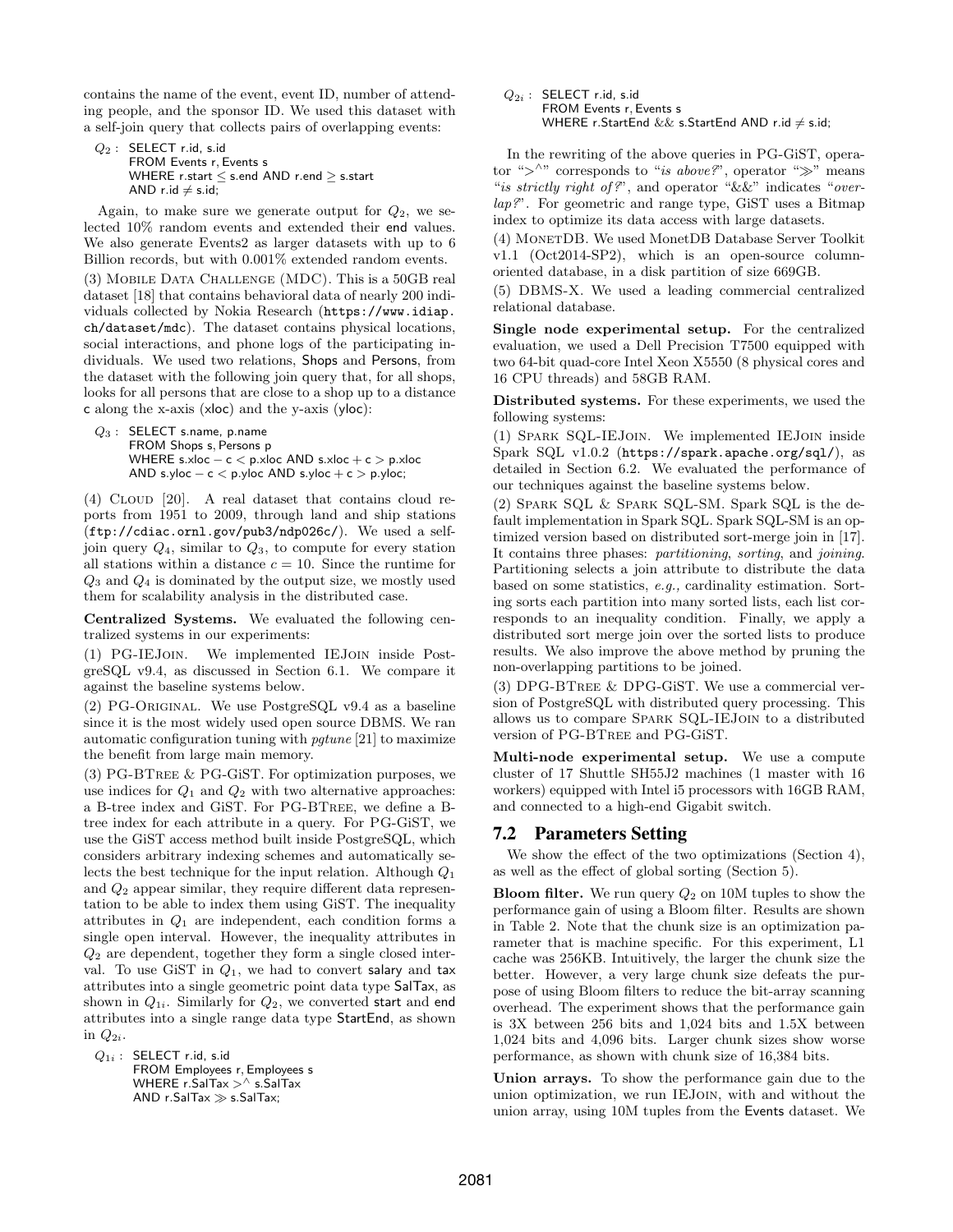| $[Chunk(bit)]$ 1                                         |  | $64$   256   1024   4096   16384 |  |
|----------------------------------------------------------|--|----------------------------------|--|
| <b>Time</b> (sec)   >1 day  1623   896   296   158   232 |  |                                  |  |

| Table 2: Bloom filters on 10m rows (Events data) |  |  |  |  |  |  |  |  |
|--------------------------------------------------|--|--|--|--|--|--|--|--|
|--------------------------------------------------|--|--|--|--|--|--|--|--|

| Parameter $(M/sec)$            | <b>IEJoin</b> (union) | <b>IEJoin</b> |
|--------------------------------|-----------------------|---------------|
| cache-references               | 6.5                   | 8.4           |
| cache-references-misses        | 3.9                   | 4.8           |
| $L1$ -dcache-loads             | 459.9                 | 1,240.6       |
| L1-dcache-load-misses          | 8.7                   | 10.9          |
| $L1$ -dcache-stores            | 186.8                 | 567.5         |
| $L1$ -dcache-store-misses      | 1.9                   | 1.9           |
| L1-dcache-prefetches           | 4.9                   | 7.0           |
| $L1$ -dcache-prefetches-misses | 2.2                   | 2.7           |
| $LLC$ -loads                   | 5.1                   | 6.6           |
| $LLC$ -load-misses             | 2.9                   | 3.7           |
| $LLC$ -stores                  | 3.8                   | 3.7           |
| LLC-store-misses               | 1.1                   | 1.2           |
| LLC-prefetches                 | 3.1                   | 4.1           |
| LLC-prefetch-misses            | 2.2                   | 2.9           |
| dTLB-loads                     | 544.4                 | 1,527.2       |
| dTLB-load-misses               | 0.9                   | 1.6           |
| dTLB-stores                    | 212.7                 | 592.6         |
| dTLB-store-misses              | 0.1                   | 0.1           |
| Total time (sec)               | 125                   | 325           |

Table 3: Cache statistics on 10m rows (Events data)

collect the following statistics, shown in Table 3: (i) L1 data caches (dcache), (ii) last level cache (LLC), and (iii) data translation lookaside buffer (dTLB). Note that the optimized algorithm with union arrays is 2.6 times faster than the original one. The performance gain in the optimized version is due to the lower number of cache loads and stores (L1-dcache-loads, L1-dcache-stores, dTLB-loads and TLBstores), which is 2.7 to 3 times lower than the original algorithm. This behavior is expected since the optimized IEJoin has fewer arrays compared with the original version.

Global sorting on distributed IEJoin. As presented in Algorithm 3, the distributed version of our algorithm applies global sorting at the pre-processing phase (lines 6-7). In this experiment, we compare the performance of  $Q_1$  and  $Q_2$  with and without global sorting. Figure 6 shows the results of this experiment. At a first glance, one may think that the global sorting affects the performance of distributed IEJoin as it requires shuffling data through the network. However, global sorting improves the performance of the distributed algorithm by 2.4 to 2.9 times. This is because global sorting allows us to filter out block-pair combinations that do not generate results. We also observe that the time required by the IEJoin process itself is one order of magnitude faster when using global sorting.

We further breakdown the runtime of  $Q_1$  and  $Q_2$  in Table 4 to measure the impact of global sorting. Here, the pre-processing time includes the data loading from HDFS, global sorting, partitioning, and block-pairs materialization. Even though global sorting increases the overhead of the preprocessing phase, we observe that the runtime for this phase is at least 30% less compared with the case without global sorting due to the reduced network overhead from eliminating unnecessary block pairs. The results confirm the above observation: IEJoin is one order of magnitude faster when pre-processing includes global sorting. This greatly reduces the network overhead and increases the memory locality in the block combinations that are passed to our algorithm.



Figure 6: IEJoin using 100m rows on 6 workers

| Query                  |                     |       | <b>Pre-process</b> IEJOIN <b>Post-process</b> | Total  |  |  |  |
|------------------------|---------------------|-------|-----------------------------------------------|--------|--|--|--|
| With global sorting    |                     |       |                                               |        |  |  |  |
| $Q_1$                  | 632                 | 162   | 519                                           | 1,313  |  |  |  |
| $\overline{Q_2}$       | 901                 | 84    | 391                                           | 1,376  |  |  |  |
| Without global sorting |                     |       |                                               |        |  |  |  |
| $Q_1$                  | 1,025               | 1,714 | 426                                           | 3,165  |  |  |  |
| $\mathbb{Q}_2$         | 1,182               | 1,864 | 349                                           | 3,395  |  |  |  |
| .                      | $\sim$ $\sim$<br>п. | . .   | $\lambda$<br>$\ddotsc$                        | $\sim$ |  |  |  |

Table 4: Time breakdown (secs) of Figure 6

Based on the above experiments, in the following tests we used 1,024 bits as the default chunk size, union arrays, and global sorting for distributed IEJoin.

#### 7.3 Single-node Experiments

In this set of experiments, we study the efficiency of IEJoin on datasets that fit the main memory of a single compute node and compare its performance with alternative centralized systems.

IEJoin vs. baseline systems. Figure 7 shows the results for queries  $Q_1$  and  $Q_2$  in a centralized environment, where the  $x$ -axis represents the input size in terms of the number of tuples, and the y-axis represents the corresponding running time in seconds. The figure reports that PG-IEJoin outperforms all baseline systems by more than one order of magnitude for both queries and for every reported dataset input size. In particular, PG-IEJOIN is up to more than three (resp., two) orders of magnitude faster than PG-Original and MonetDB (resp., DBMS-X). We can clearly see that the baseline systems cannot compete with PG-IEJoin since they all use the classic Cartesian product followed by a selection predicate to perform queries with only inequality join conditions. In fact, this is the main reason why they cannot run for bigger datasets.

IEJoin vs. indexing. We now consider two different variants of PostgreSQL, each using a different indexing technique (GiST and BTree), to better evaluate the efficiency of our algorithm with bigger datasets in a centralized environment. We run  $Q_1$  and  $Q_2$  on datasets with 10M and 50M records. Figure 8 presents the results. In both experiments, IEJoin is more than one order of magnitude faster than PG-GiST. In fact, IEJoin is more than three times faster than the GiST indexing time alone. We stopped PG-BTree after 24 hours of runtime. Our algorithm performs better than these two baseline indices because it better utilizes the memory locality.

We observe that the memory consumption for MonetDB increases exponentially with the input size. For example, MonetDB uses 419GB for an input dataset with only 200K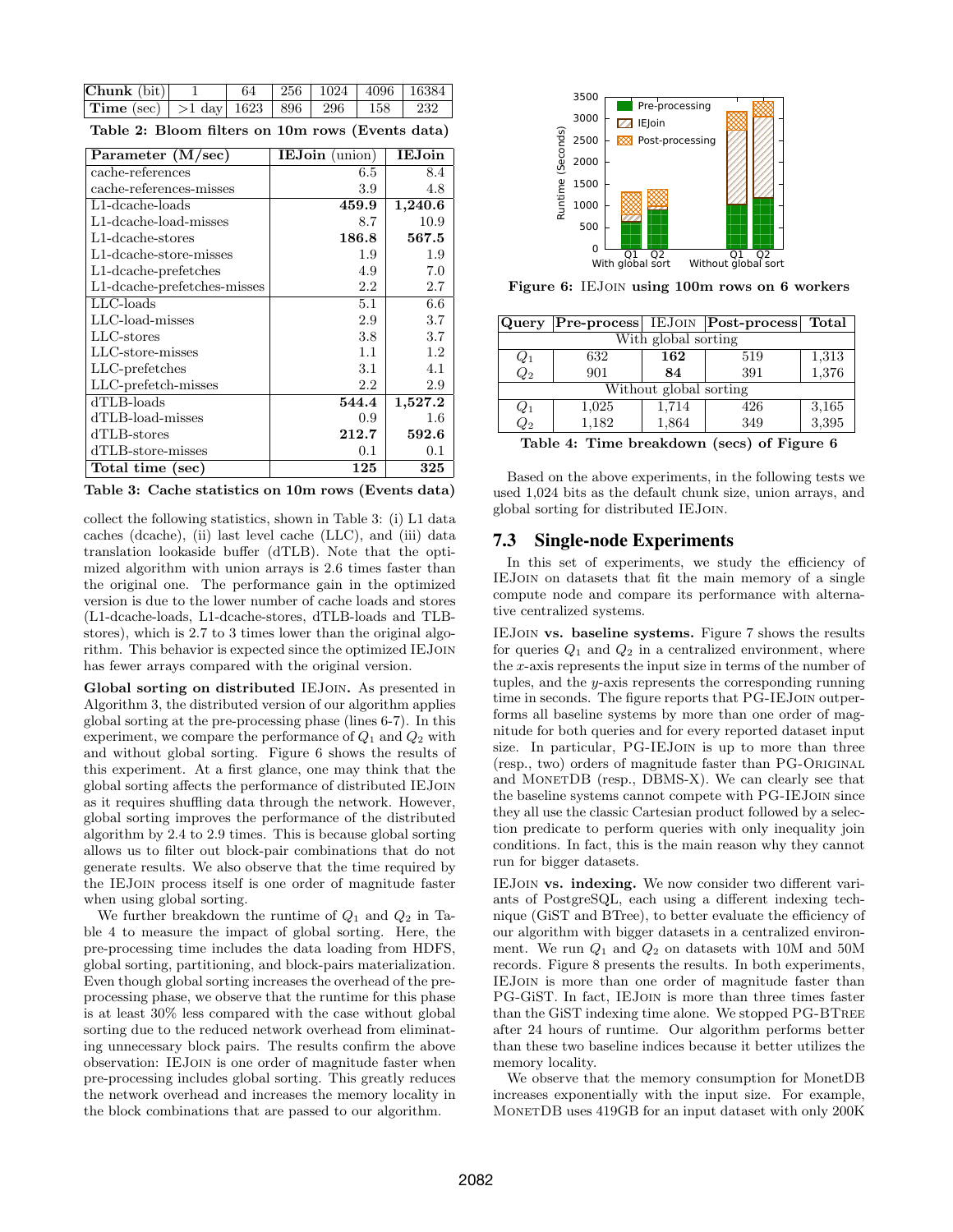



records. In contrast to MONETDB, IEJOIN makes better use of the memory. Table 5 shows that IEJoin uses around 150MB for  $Q_1$  (or less for  $Q_2$ ) for an input dataset of 200K records (MONETDB requires two orders of magnitude more memory). Note that in Table 5, we report the overall memory used by sorted attribute arrays, permutation arrays, and the bit-array. Moreover, although IEJoin requires only 9.3GB of memory for an input dataset of 10M records, it runs to completion in less than one hour (3,128 seconds) for a dataset producing more than 7 billion output records.

We further analyze the breakdown time of IEJoin on the 50M rows datasets, as shown in Table 6. The table shows that, by excluding the time required to load the dataset into memory, scanning the bit-array takes only 40% of the overall execution time where the rest is mainly for sorting. This shows the high efficiency of our algorithm.

IEJoin vs. cache-efficient Cartesian product. We now push further our evaluation to better highlight the memory locality efficiency of IEJOIN. We compare its performance with both naive and cache-efficient Cartesian product joins for  $Q_1$  on datasets that fit the L1 cache (256 KB), L2 cache (1 MB), and L3 cache (8 MB) of the Intel Xeon processor. We used 10K rows for L1 cache, 40K rows for L2 cache, and 350K rows for L3 cache. Figure 9 reports the results of this experiment. When the dataset fits in the L1 cache, IEJoin is 1.8 times faster than the cache-efficient Cartesian product and 2.4 times faster than the naive Cartesian product. Furthermore, as we increase the dataset size of  $Q_1$  to be stored at the L2 and L3 caches, we see that IEJoin becomes one and two orders of magnitude faster than the Cartesian product, respectively. This is because of the delays of L2 and L3 caches and the complexity of the Cartesian product.

| Query               | Input | Output | Time(secs) | Mem(GB) |
|---------------------|-------|--------|------------|---------|
| $\,Q_1$             | 100K  | 9K     | 0.30       | 0.1     |
| $Q_1$               | 200K  | 23K    | 0.28       | 0.2     |
| $Q_1$               | 350K  | 68K    | 1.12       | 0.3     |
| $\,_{1}$            | 10M   | 3M     | 67.5       | 7.6     |
| $\scriptstyle{Q_2}$ | 100K  | 0.2K   | 0.14       | 0.4     |
| $\mathbb{Q}_2$      | 200K  | 0.8K   | 0.28       | 0.8     |
| $\scriptstyle Q_2$  | 1 M   | 42K    | 11.51      | 1.3     |
| $\scriptstyle Q_2$  | 10M   | 2M     | 92.53      | 9.3     |
| $Q_3$               | 500k  | 154M   | 63.37      | 0.4     |
| $\mathbb{Q}_3$      | 1.5M  | 1B     | 453.79     | 1.1     |
| $\scriptstyle Q_3$  | 2M    | 2B     | 822.63     | 1.3     |
| $\scriptstyle Q_3$  | 4М    | 7B     | 3,128.03   | 3.0     |

|  | Table 5: Runtime and memory usage (PG-IEJOIN) |  |  |  |
|--|-----------------------------------------------|--|--|--|
|--|-----------------------------------------------|--|--|--|

| Query   | Data<br>reading | Data<br>sorting | <b>Bitarray</b><br>scanning | Total<br>$time$ (secs) |
|---------|-----------------|-----------------|-----------------------------|------------------------|
| $Q_1$   | 158             | 240             | 165                         | 563                    |
| $2^{2}$ | 319             | 332             | 215                         | 866                    |

Table 6: Time breakdown on 50M rows

Single-node summary. IEJoin outperforms existing baselines by at least an order of magnitude for two main reasons: it avoids the use of the expensive Cartesian product and it nicely exploits memory locality by using memorycontiguous data structures with a small footprint. In other words, our algorithm avoids as much as possible going to memory to fully exploit the CPU speed.

## 7.4 Multi-node Experiments

We now evaluate our proposal in a distributed environment and using larger datasets.

Distributed IEJoin vs. baseline systems. It is worth noting that we had to run these experiments on a cluster of 6 compute nodes only due to the limit imposed by the free version of the distributed PostgreSQL system. Additionally, in these experiments, we stopped the execution of any system that exceeds 24 hours. Figure 10 shows the results of all distributed systems we consider for queries  $Q_1$ and  $Q_2$ . This figure again shows that our algorithm significantly outperforms all baseline systems. It is at least one order of magnitude faster that all other systems. In particular, we observe that only DPG-GiST could terminate before 24 hours for  $Q_2$ . In such a case, IEJOIN is twice faster than the time required to run GiST indexing alone. These results show the high superiority of our algorithm over all baseline systems also in a distributed environment.

Scaling input size. We further push the evaluation of the efficiency in a distributed environment with bigger input datasets: from 100M to 500M records with large results size (Employees & Events), and from 1B to 6B records with smaller results size (Employees2  $\&$  Events2). As we now consider IEJoin only, we run this experiment on our entire 16 compute nodes cluster. Figure 11 shows the runtime results as well as the output sizes. We observe that IEJoin gracefully scales along with input dataset size in both scenarios. We also observe in Figure  $11(a)$  that, when the output size is large, the runtime increases accordingly as it is dominated by the materialization of the results. In Figure 11(a),  $Q_1$  is slower than  $Q_2$  as its output is three orders of magnitude larger. When the output size is relatively small, both  $Q_1$  and  $Q_2$  scale well with increasing input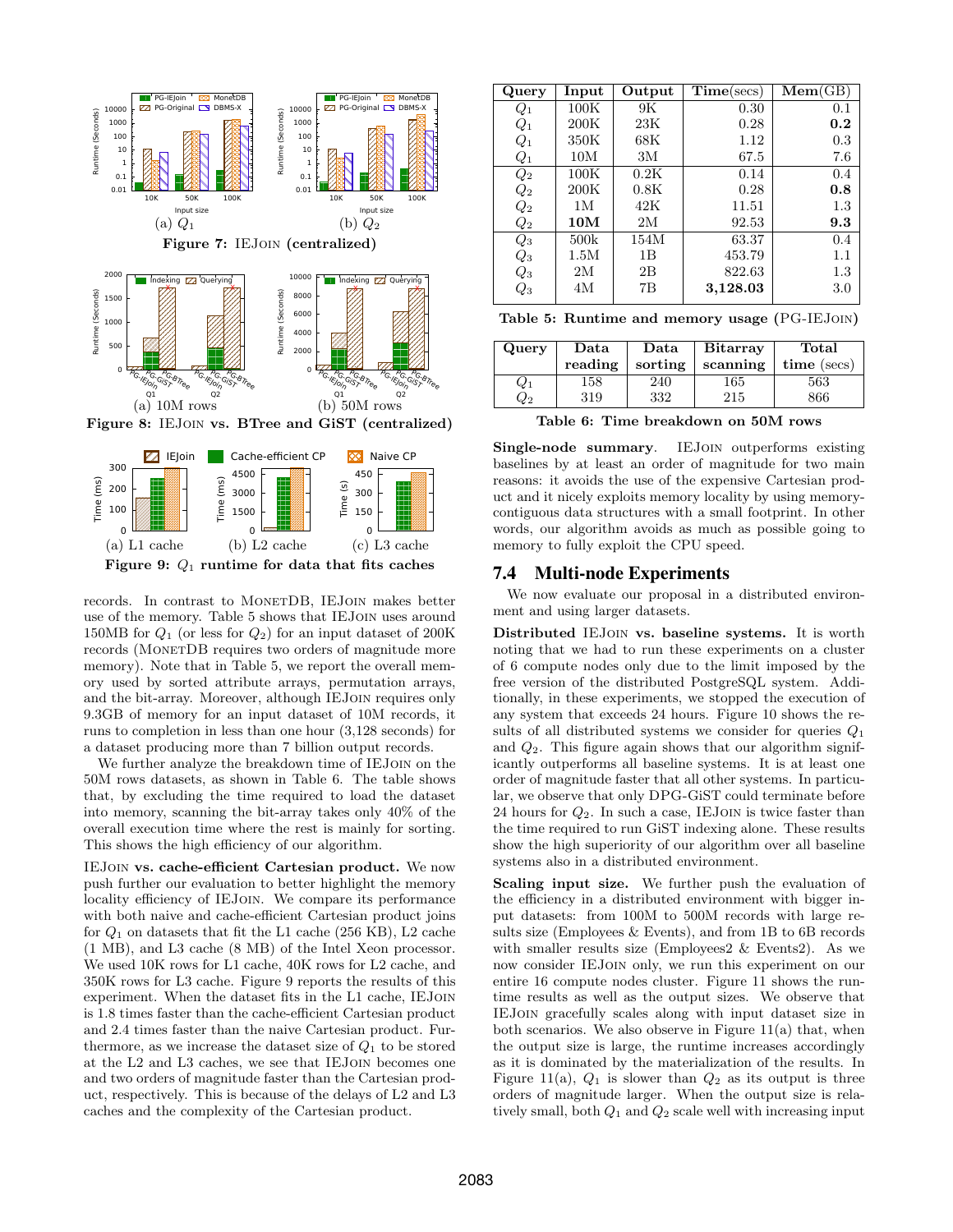

Figure 10: Distributed IEJoin (100M rows, 6 nodes)



Figure 11: Distributed IEJoin, 6B rows, 16 nodes

size (see Figure 11(b)). Below, we study in more details the impact of the output size on performance.

Scaling dataset output size. We test our system's scalability in terms of the output size using two real datasets (MDC and Cloud) as shown in Figure 12. To have a full control on this experiment, we explicitly limit the output size from 4.3M to 430M for MDC, and 20.8M to 2050M for Cloud. The figures clearly show that the output size affects the runtime; the larger the output size, the longer it will take to produce them. They also show that materializing a large number of results is costly. Take Figure 12(a) for example, when the output size is small  $(i.e., 4.3M)$ , materializing them or not will have similar performance. However, when the output size is big  $(i.e., 430M)$ , materializing the results takes almost 2/3 of the entire running time, as expected.

In order to run another set of experiments with much bigger output size, we created two variants of  $Q_3$  for MDC data by keeping only two predicates over four (less selectivity). Figure 13 shows the scalability results of these experiments with no materialization of results. For  $Q_{3a}$ , IEJOIN produced more than 1, 000B records in less than 3, 000 seconds. For Q3b, we stopped the execution after 2 hours with more than 5, 000B tuples in the temporary result. This demonstrates the good scalability of our solution.

Multi-node summary. Similarly to the centralized environment, IEJoin outperforms existing baselines by at least one order of magnitude. In particular, we observe that it gracefully scales in terms of input (up to 6B input tuples). This is because our algorithm first performs a join at the metadata level, which is orders of magnitude smaller than the actual data. As a result, it shuffles only those data partitions that can potentially produce join results. Typically, IEJoin processes a small number of data partitions.

#### 8. RELATED WORK

Several cases of inequality joins have been studied; these include band joins, interval joins and, more generally, spatial joins. IEJoin is specially optimized for joins with at least two predicates in  $\{``<", ``>", ``\le", ``\ge"\}.$ 



Figure 13: Without result materialization ( $c = 5, 10$ )

A band join [9] of two relations R and S has a join predicate that requires the join attribute of S to be within some range of the join attribute of  $R$ . The join condition is expressed as  $R.A - c_1 \leq S.B \& S.B \leq R.A + c_2$ , where  $c_1$ and  $c_2$  are constants. The band-join algorithm [9] partitions the data from relations R and S into partitions  $R_i$  and  $S_i$ respectively, such that for every tuple  $r \in R$ , all tuples of S that join with r appear in  $S_i$ . It assumes that  $R_i$  fits into memory. Contrary to IEJoin, the band join is limited to a single inequality condition type, involving one single attribute from each column. IEJoin works for any inequality conditions and attributes from the two relations. While band join queries can be processed using our algorithm, not all IEJoin queries can run with a band join algorithm.

Interval joins are frequently used in temporal and spatial data. The work in [11] proposes the use of the relational Interval Tree to optimize joining interval data. Each interval intersection is represented by two inequality conditions, where the lower and upper times of any two tuples are compared to check for overlaps. This work optimizes nonequijoins on interval intersections, where they represent each interval as a multi-value attribute. Compared to our work, they only focus on improving interval intersection queries and cannot process general purpose inequality joins.

Spatial indexing is widely used in several applications with multidimensional datasets, such as Bitmap indices [5,19], Rtrees [15] and space filling curves [4]. In PostgreSQL, support for spatial indexing algorithms is provided through a single interface known as Generalized index Search Tree [16] (GiST). From this collection of indices, Bitmap index is the most suitable technique to optimize multiple attribute queries that can be represented as 2-dimensional data. Examples of 2-dimensional datasets are intervals (e.g., start and end time in  $Q_2$ ), GPS coordinates  $(e.g., Q_3)$ , and any two numerical attributes that represent a point in an XY plot  $(e.g.,$  salary and tax in  $Q_1$ ). The main disadvantage of the Bitmap index is that it requires large memory footprint to store all unique values of the composite attributes [6, 22]. Bitmap index is a natural baseline for our algorithm, but, unlike IEJoin, it does not perform well with high cardinality attributes, as demonstrated in Figure 6. R-trees, on the